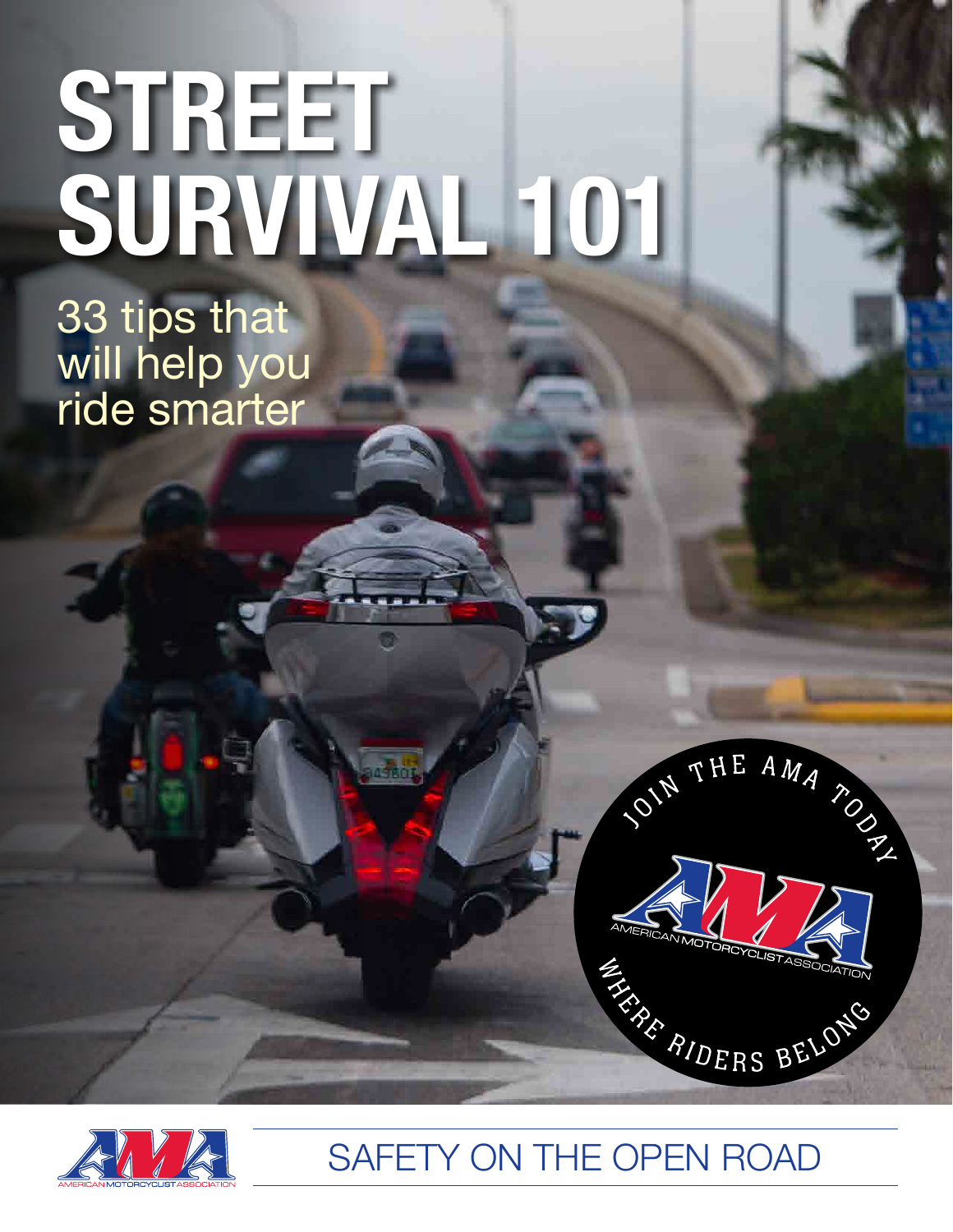

## **Want to stay alive on the road? Who doesn't?**

Based on decades of riding experience form longtime road riders and motorcycle safety instructors on the AMA staff, this list of 33 tips will help you ride smarter this season.

Some of what you find here is right out of a rider-training manual. Some of it is based on real-world experience from lifelong bikers. Either way, we think you'll find plenty of practical tips you can use when the new riding season begins.

**1** Every time you ride, **give your motorcycle a quick visual inspection** for things like loose parts, leaking fluids or obviously low tire pressures. Regularly, give it a more complete check, using all the necessary tools.

**2 Clear your mind before you even**<br> **start your bike.** We all get preoccupied by work, issues at home, even the outcome of a basketball game. But when you're on the bike, you have to focus on riding. Each time you switch on the ignition key, switch on your brain, too.

**3** From the moment you get on the road,<br>
train yourself to use the Motorcycle Safety Foundation's **SIPDE** method for staying out of trouble: **Scan** the road in front of you. **Identify** potential hazards. **Predict** what will happen. **Decide** how to avoid problems. **Execute** your plan. Do it all the time, and you'll drastically reduce the number of dangerous situations you face.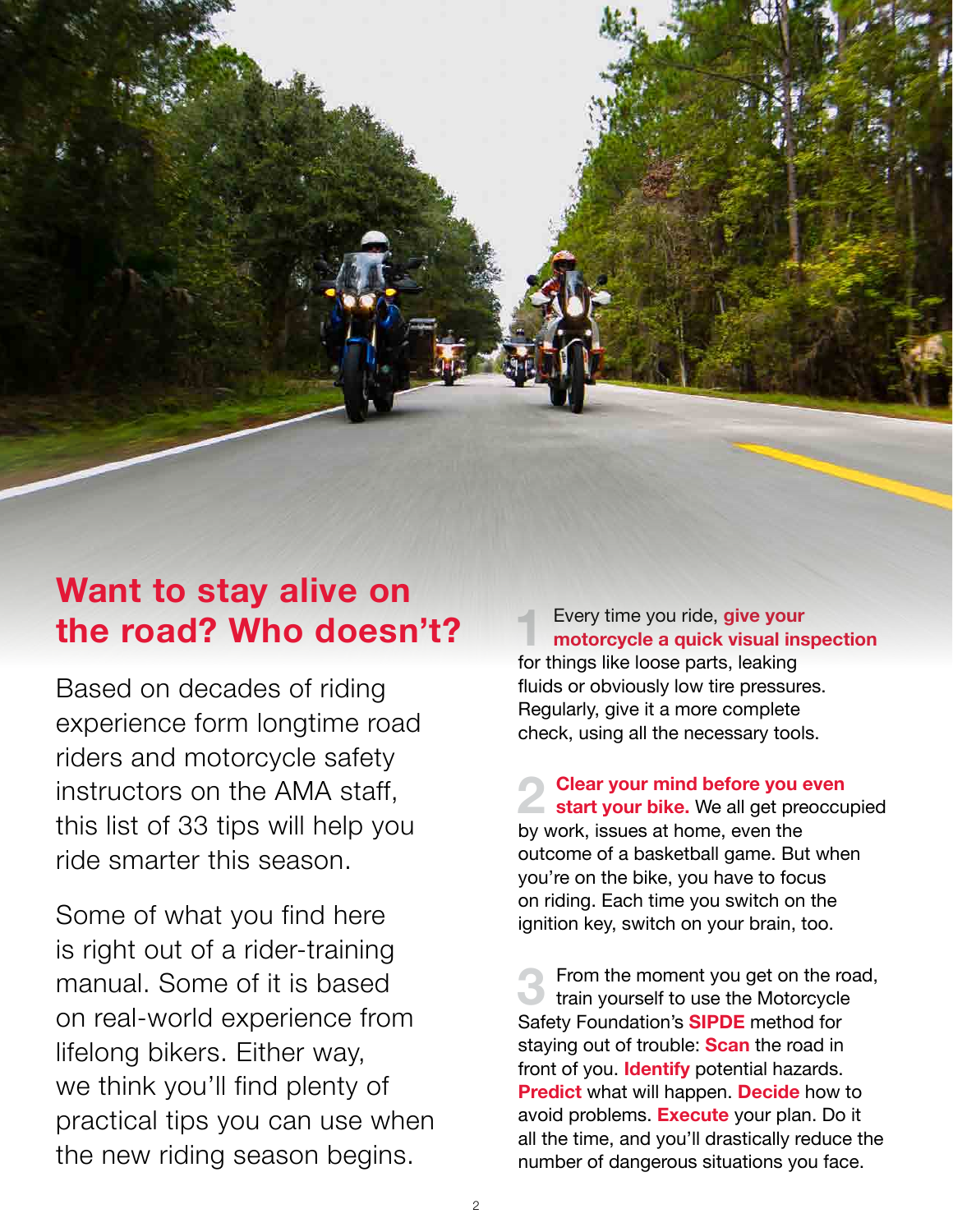**4** Another exceptionally valuable technique is also one of the simplest: **Look where you want to go**, because the bike will go where you look. Don't stare at that upcoming pothole—instead, look at the clear pavement next to it. Don't fixate on the car turning left in front of you—instead, focus on the opening being created as it moves past, since that's your escape route. At times, it may take a real mental effort to pull your eyes away from an obstacle, but if you can see your way through trouble, chances are you can ride there.

**5** It should go without saying, but **don't get on your bike if you've been drinking.**  Your odds of being involved in a crash—and going to jail, being fined, losing your license and having your motorcycle impounded go up enormously. Just don't do it.

**6 If you're on a bike that's new to**<br> **o you**, or you're riding under unfamiliar conditions (mountain roads, rain, etc.), you're statistically more likely to crash. Slow down, focus and take extra care.

**7** Need to tune up your skills after a winter layoff or to get more comfortable on a new bike? Find a deserted parking lot and **do some tight figure-eights and brake tests**  before you face the real world. Keep at it until you feel truly in control of the machine.

**8** Be aware that nailing the brakes<br>
isn't the only way to avoid a crash. Sometimes, **swerving or even speeding up** will get you out of trouble more easily.

**9** Remember that in the famous Hurt Study in 1981, the most common accident **situations** involved oncoming cars turning left in front of motorcyclists, or cars pulling out from parking lots or side streets on the right. Things have changed a lot in the years since, but those two circumstances remain particularly hazardous. Ride like drivers don't see you in those circumstances, because they may not.

**10** With those kinds of hazards in mind,<br> **play a "what-if" game** as you ride. What if the car you're following slams on its brakes? What if the car on the cross street doesn't stop for the stop sign? What if the truck on your right suddenly swerves into your lane? Could you avoid it?

**11** What's the best lane position for<br>
riding? The left tire track? The right tire track? The center? You can get all kinds of answers, but your real priority shouldn't be lane positioning at all. It should be "traffic positioning." Try to **create a bubble of space around yourself.** If there's a car exiting a parking lot on your right, move to the left. If there's an oncoming car that could turn left, move right. If there's traffic around you, position yourself so you have the maximum cushion on all sides.

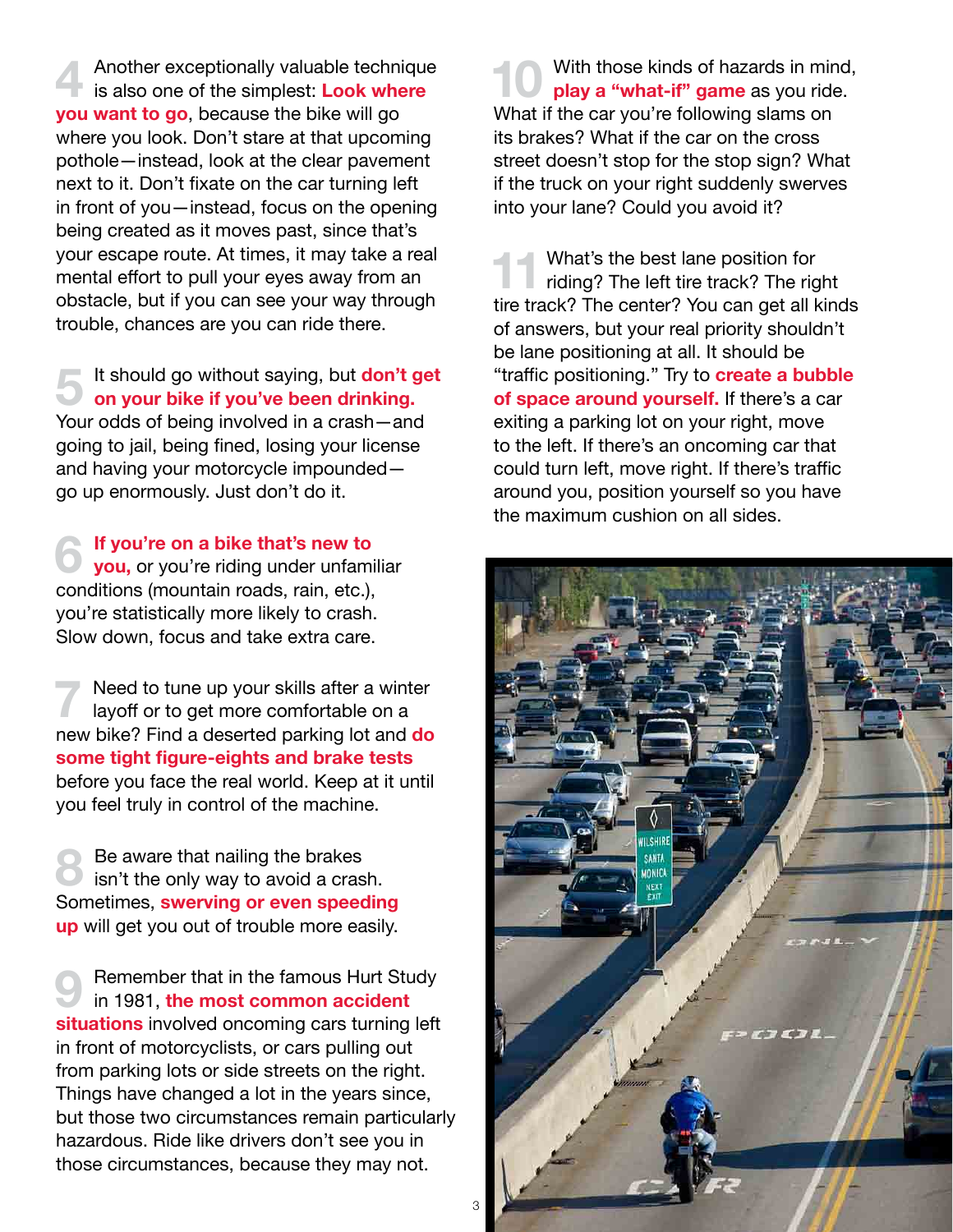12 On crowded freeways, the most<br> **dangerous place to be is often the right lane,** where cars are constantly merging in and out. If you don't need to exit anytime soon, traffic positioning tells you that you're probably better off in the left lane, away from all the merging action. But don't get over there unless you're comfortable with the speed of traffic in the left lane—you don't want to trade the hazards of merging cars for the hazards of faster cars closing in on your tailpipe.

**13 Most traffic tends to move in**<br> **clumps,** separated by open spaces. Instead of rolling along in the middle of a clump, speed up or slow down to get yourself into one of the open spaces.

**144 You can use traffic positioning in other ways as well. On crowded roads, don't** just stare at the back of the car in front of you. Put yourself in a position where you can **look through its windshield** at cars farther ahead. Or move to a spot that lets you see around a truck or car that blocks your vision.

**15** Changing lanes? Always use your<br>**head.** Swivel your neck to check your blind spot so you don't change lanes into someone else. A head check can save your life.

**16** In general, it's easier to **change**<br> **lanes into a spot that's in front of you,** rather than behind you. See your spot, flip on your turn signal, do your head check and accelerate into it.

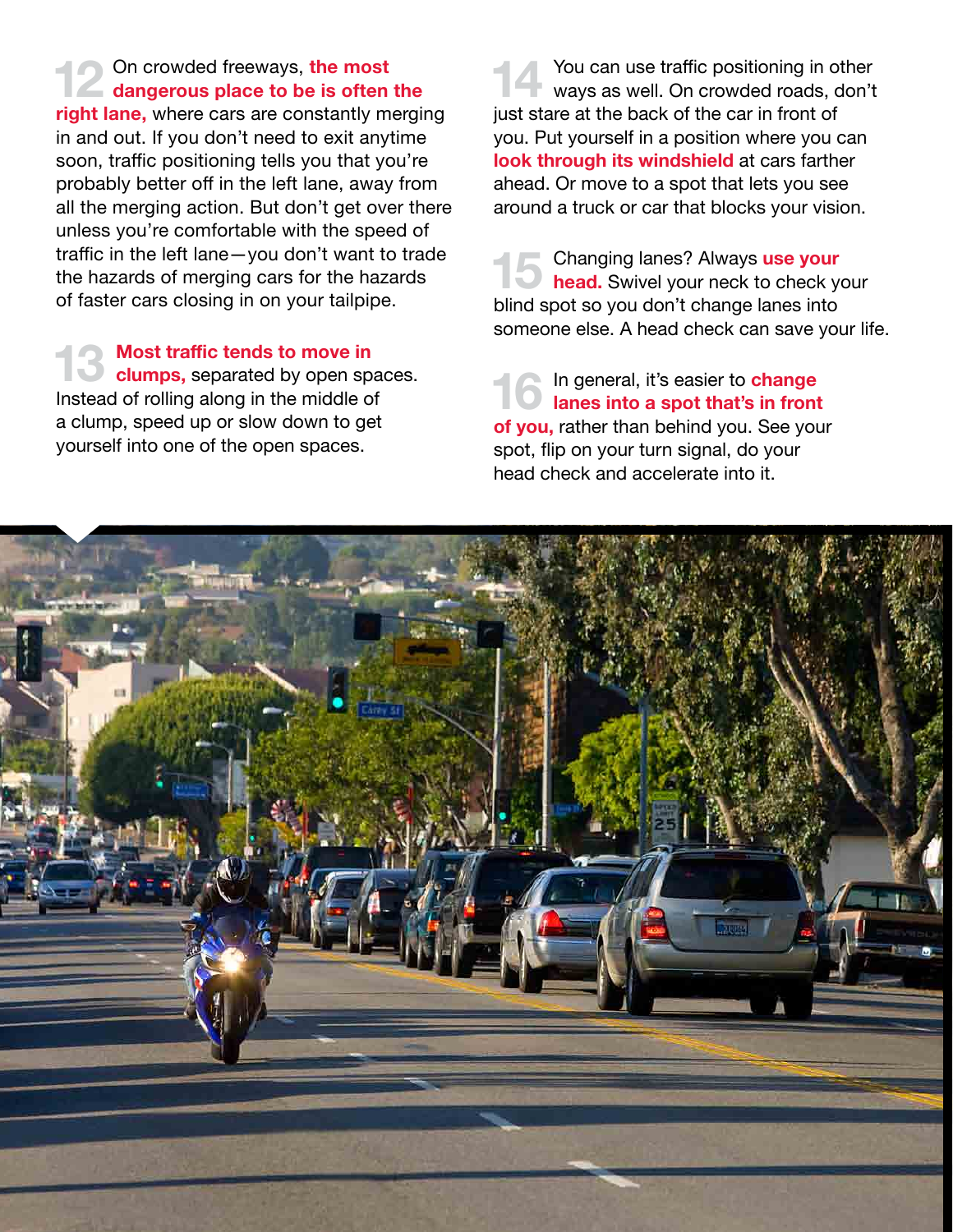**17** Remember that all other vehicles have blind spots, too. This is a particular problem around semi-trailers. For example, to prove a point, demonstrators have been known to place as many as four cars and 28 motorcycles behind and to each side of a parked semi without any of them being visible from the driver's seat. Rule of thumb: **If you can't see the driver's rearview mirrors, the driver can't see you.**

**188 Want to improve the odds that other drivers will see you? Don't wear black.** Bright-colored riding clothes can make you more visible anytime, while a yellow or orange rainsuit, with reflective stripes, will help you stand out when visibility is at its poorest.

**19** You can also use your headlight to make yourself more visible. In many states, it's legal to **run your high beam during daylight hours** to help drivers notice you more. Just be sure to switch back to the low beam as soon as you see car drivers turning on their headlights. You can also purchase a headlight modulator that attracts attention to your bike.

**20** Be aware of seasonal hazards. In<br>winter, ice and snow are the obvious problems, but **salt can also reduce your traction** long after the snow is gone. In spring, **road conditions are at their worst**—watch for cars swerving to avoid potholes. In summer heat, highway **crack sealer can turn very slippery.** And in fall, **wet leaves are among the slickest surfaces known to man.**

**21** Construction zones are another<br>hazard associated with summer. If you find yourself on a multi-lane road that's being paved, and one lane is an inch or so higher than the other, **try to ride in the higher lane.** It's always easier to move from high to low than the other way around.



**22** Be equally aware of hazards associated with different times of day. In the early morning, **watch for dew and frost on roads.** Through the daylight hours, you have to contend with **sun glare and the highest traffic loads of the day.** Sunset is the time when **animals are more active,** while evening and overnight hours bring the **greatest risk of drunk drivers.** You can probably add hazards of your own. For instance, it seems the closer you get to quitting time on Friday, the more self-absorbed the drivers of other vehicles get.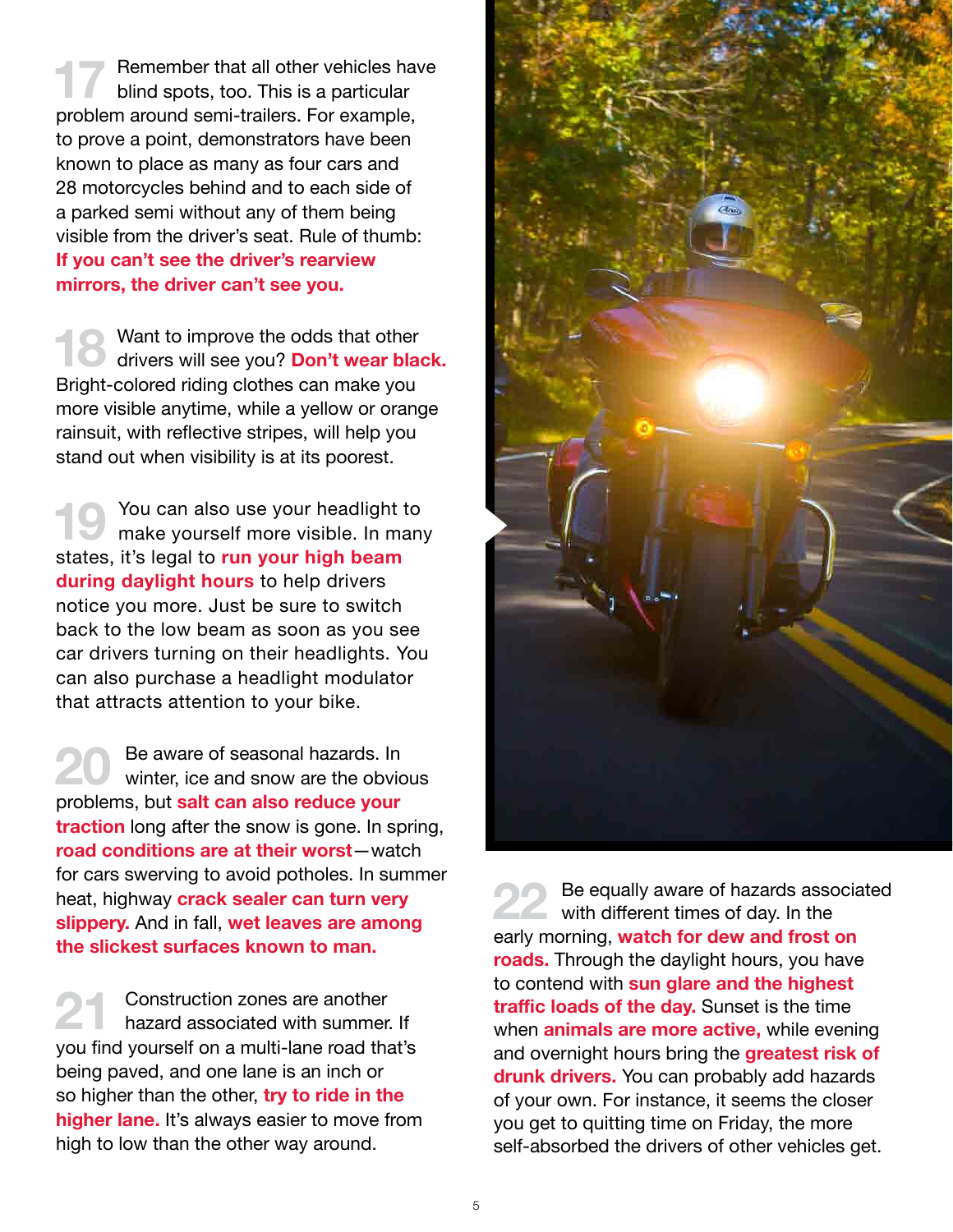

**23** Sunset and sunrise can create severe visibility problems. If you can see your own shadow ahead of you, **the drivers of oncoming cars will be staring right into the sun.** Assume that they can't see you.

**24** Of course, rain is a hazard anytime. Be aware that **roads will be slickest** shortly after it starts raining as the water combines with oil on the road surface. Especially slick are lane markers and other lines painted on the road.

**25** Riding with a group of motorcyclists can be fun, but remember to **ride your own ride.** If you're not comfortable with the pace of another rider, slow down. Don't rely on anyone else to make safety decisions for you.

**26** Alone or in a group, if you're doing something on your motorcycle that **makes you feel like you're in over your head,** you probably are. This is a sign that it's time to slow down.

**27** What's the most dangerous animal in America? Bears? Wolves? Sharks? Not even close. **More people are killed in collisions with deer** than in all types of animal attacks. Remember that if you see one deer cross the road, chances are good there are more where that one came from. Slow down and look for the second, third and fourth members of the group.

**28** The most dangerous places on surface streets are intersections. As you approach an intersection, scan in all directions so you know what's likely to happen. But before you slow down, also **check your mirrors** to see what's coming up behind you.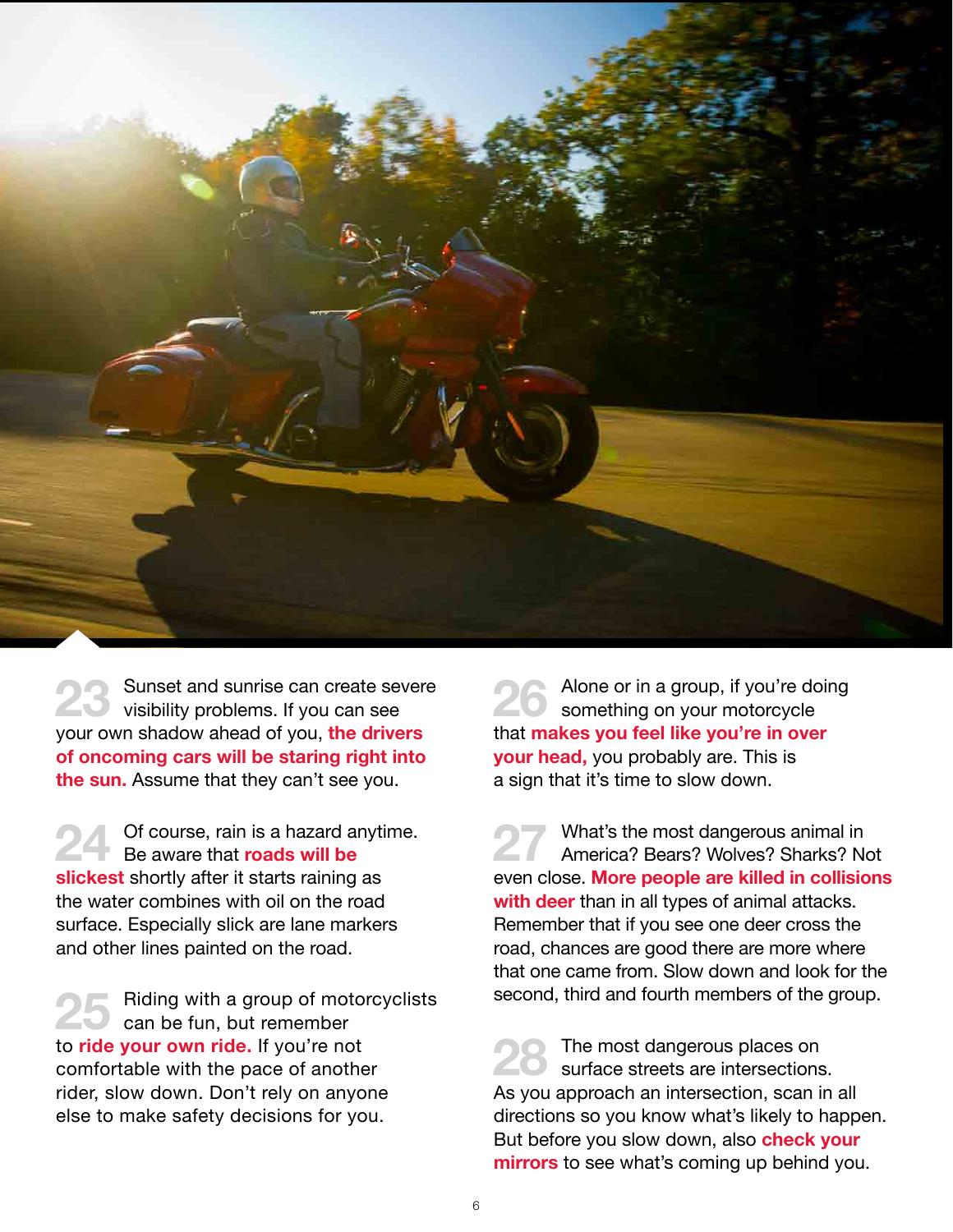**29 Be especially careful when you come up behind a car that's turning left** at an intersection. Oncoming cars may not see you, and they're more likely to turn left in front of you.

**30** When you stop at an intersection, **leave enough room between you and the car in front** so that you can pull to the left or right in an emergency. **Keep your bike in gear,** so you're ready to take evasive action if a car behind you isn't going to stop in time.

**31** Pulling into a parking place? **Check the surface carefully.** Parking lots can be repositories for all sorts of slippery substances like oil, coolant and water. Even if you don't fall down while parking, these could coat your tires and give you a nasty surprise later.

**32** Parking garages and tollbooths also have another hazard—those automatic traffic-control arms. They can be notorious for **not going up quickly enough or dropping too soon.** One solution is to look for a lane with a human being who will take your money and actuate the gate.



**33** Finally, if you're feeling tired during a long day on the road and can't decide whether you should stop and take a break, that's a sure sign that you should **stop and take a break.**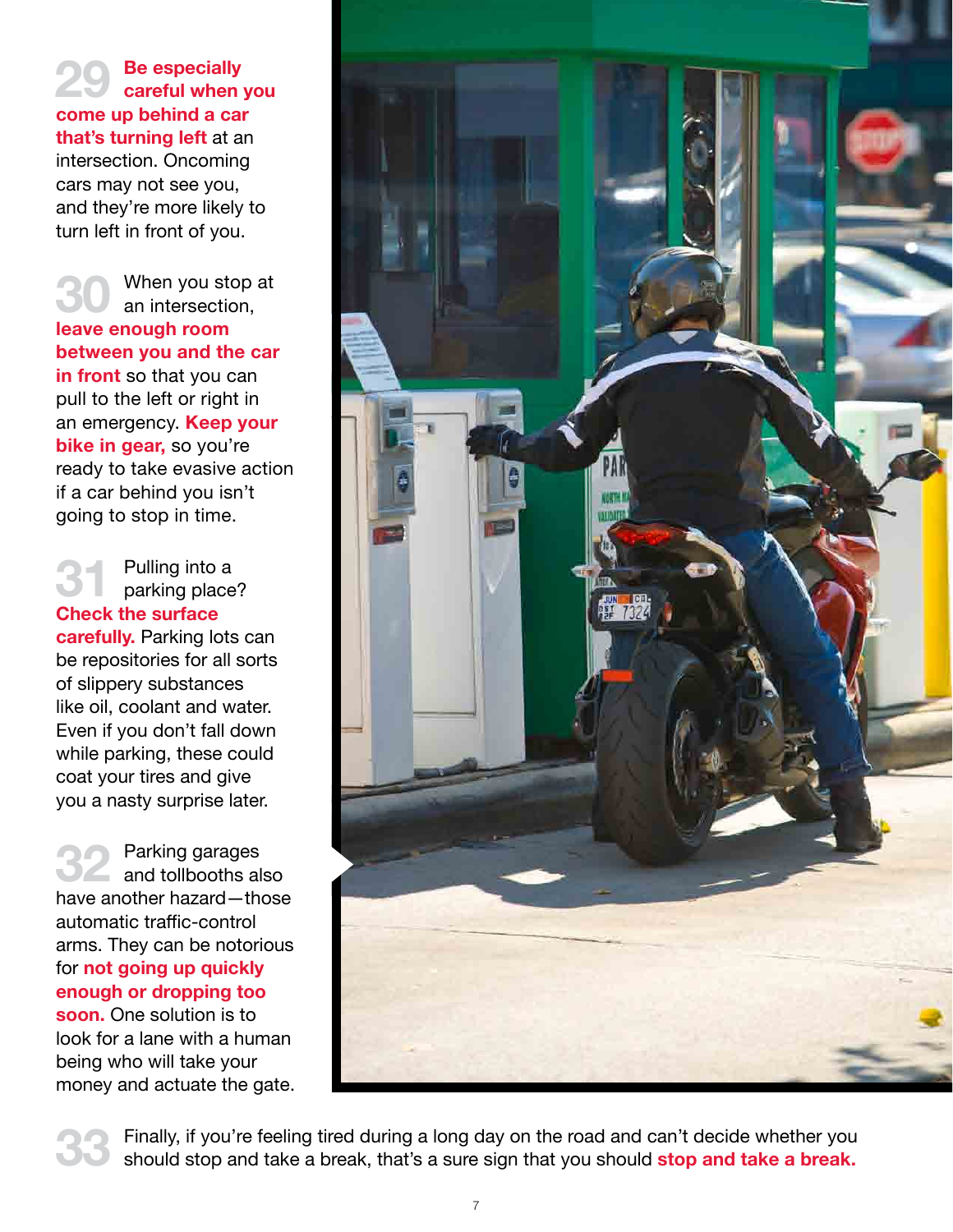

- 1. Join online at www.AMAJOIN.com
- 2. Complete and return the enclosed form with your dues
- 3. Call us at (800) AMA-JOIN (262-5646) 8:30 a.m. to 8 p.m. Monday-Thursday; or 8:30 a.m. to 5 p.m. on Fridays. Email us anytime at membership@ama-cycle.org.

## **Choose Your Membership\***

□ \$49 AMA Champion – For Riders (with Roadside Assistance)<sup>\*\*</sup>

□ \$49 AMA Competition Plus – For Racers (with Roadside Assistance)<sup>\*\*</sup>

□ \$59 AMA Defender – Give An Extra \$10 Toward The AMA's Government Relations Efforts

□ \$59 AMA Hall Of Fame – Give An Extra \$10 Toward The AMA Motorcycle Hall Of Fame

□ \$147 AMA 3-Year Membership – AMA Roadside Assistance Without Automatic Renewal

| <b>PAYMENT</b> □ Credit Card □ Check/Money Order (payable to AMA) □ Cash |  |  |                                                                                                                               |
|--------------------------------------------------------------------------|--|--|-------------------------------------------------------------------------------------------------------------------------------|
| <b>Credit Card</b> UVisa UMaster Card UAmex UDiscover                    |  |  |                                                                                                                               |
|                                                                          |  |  |                                                                                                                               |
| <b>Credit Card Number</b>                                                |  |  | Expires (MM/YY)                                                                                                               |
| <u>Print Name ________________________________</u>                       |  |  |                                                                                                                               |
| Send payment and form to:                                                |  |  |                                                                                                                               |
| American Motorcyclist Association                                        |  |  |                                                                                                                               |
| 13515 Yarmouth Drive<br>Pickerington, OH 43147                           |  |  |                                                                                                                               |
|                                                                          |  |  | *More AMA membership options at www.americanmotorcyclist.com<br>** Automatic renewal, credit card and email address required. |